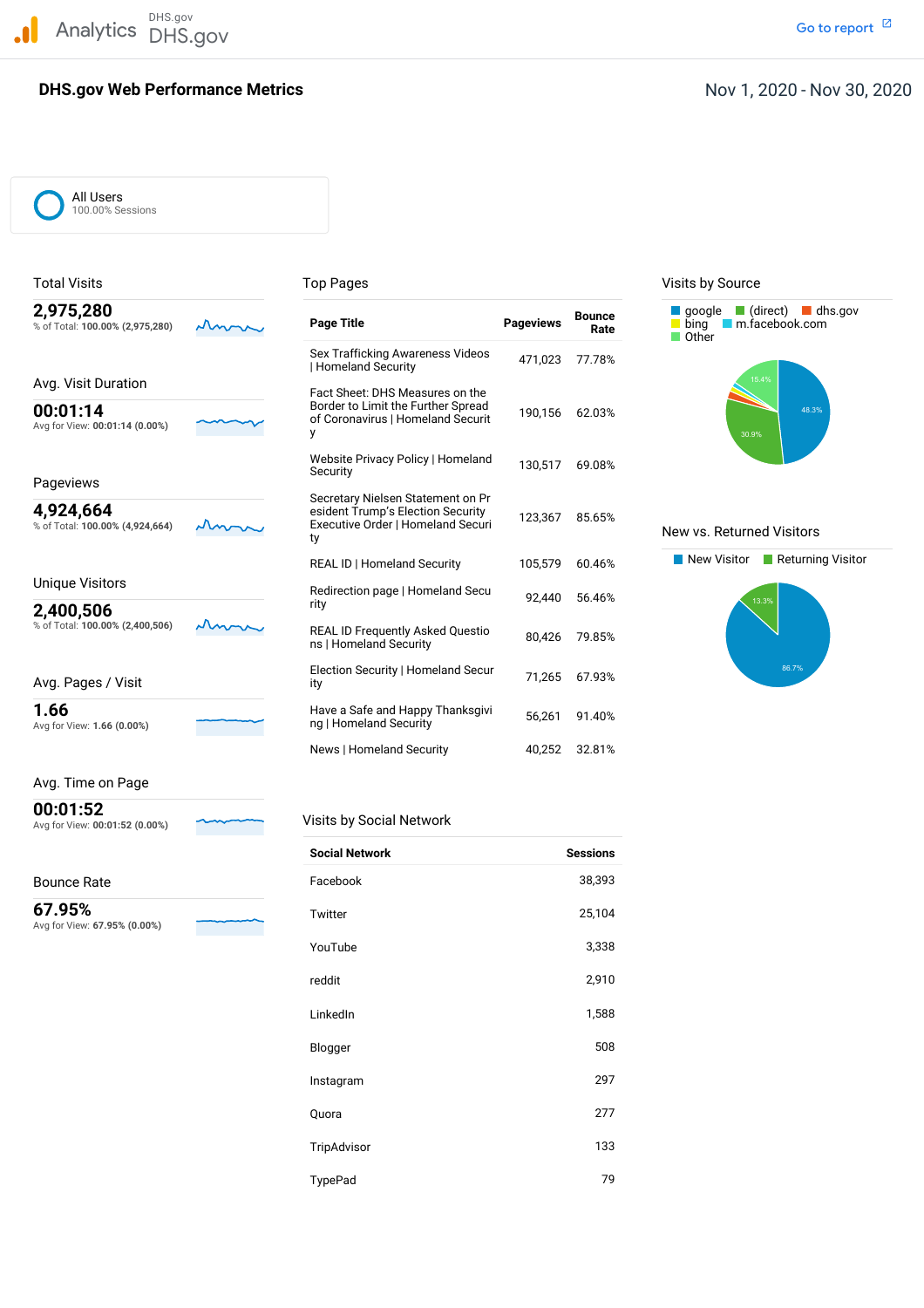DHS.gov Analytics DHS.gov and the contract of the contract of the contract of the contract of the contract of the contract of the contract of the contract of the contract of the contract of the contract of the contract of the cont

### **DHS.gov Search Performance Metrics**

Total External Searches (Google)<br>  $\overline{A}$  and  $\overline{A}$  and audit stingular stingular stingular stingular stingular stingular stingular stingular stingular stingular stingular stingular stingular stingular stingular stingu

Go to report<sup>[2]</sup>

All Users 100.00% Sessions

% of Total: 100.00% (2,975,280)

% of Total: 41.30% (2,975,280)

Visits to DHS.gov Top Internal Searches by Search Term New vs. Returned Visitors

watermark ballots 1,487 0

election audit and 1997 and 1997 and 1997 and 1997 and 1997 and 1997 and 1997 and 1997 and 1997 and 1997 and 1

% of Total: **100.00% (86,726)** watermark 1,014 <sup>0</sup>

Total Internal Searches **Exercise Election** audit sting 1,160 0 **e**lection 1,074 0

election audit sting

election audit sting



1,228,697 **1,228,697** 2020 **2020 1,228,697** 2020



#### Top External Searches (Google - as reported)

election ballot water <sup>653</sup> <sup>0</sup> mark

watermarked ballots 782 0 Election 739 0

| <b>Page Title</b>                                                                                                                                  | <b>Sessions</b> |
|----------------------------------------------------------------------------------------------------------------------------------------------------|-----------------|
| Sex Trafficking Awareness Videos   Ho<br>meland Security                                                                                           | 255,655         |
| Fact Sheet: DHS Measures on the Bord<br>er to Limit the Further Spread of Corona<br>virus   Homeland Security                                      | 136,326         |
| Have a Safe and Happy Thanksgiving  <br><b>Homeland Security</b>                                                                                   | 48,604          |
| REAL ID   Homeland Security                                                                                                                        | 30,644          |
| Election Security   Homeland Security                                                                                                              | 27,533          |
| <b>REAL ID Frequently Asked Questions  </b><br><b>Homeland Security</b>                                                                            | 25,497          |
| What Is Human Trafficking?   Homelan<br>d Security                                                                                                 | 21,501          |
| Hoja Informativa: Medidas Implementa<br>das por DHS en la Frontera para Limitar<br>la Propagación Más Allá del Coronaviru<br>s   Homeland Security | 20,951          |
| Immigration Data and Statistics   Home<br>land Security                                                                                            | 19.696          |
| 12 Months Remaining Until Full REAL I<br>D Enforcement Deadline   Homeland Se<br>curity                                                            | 15.992          |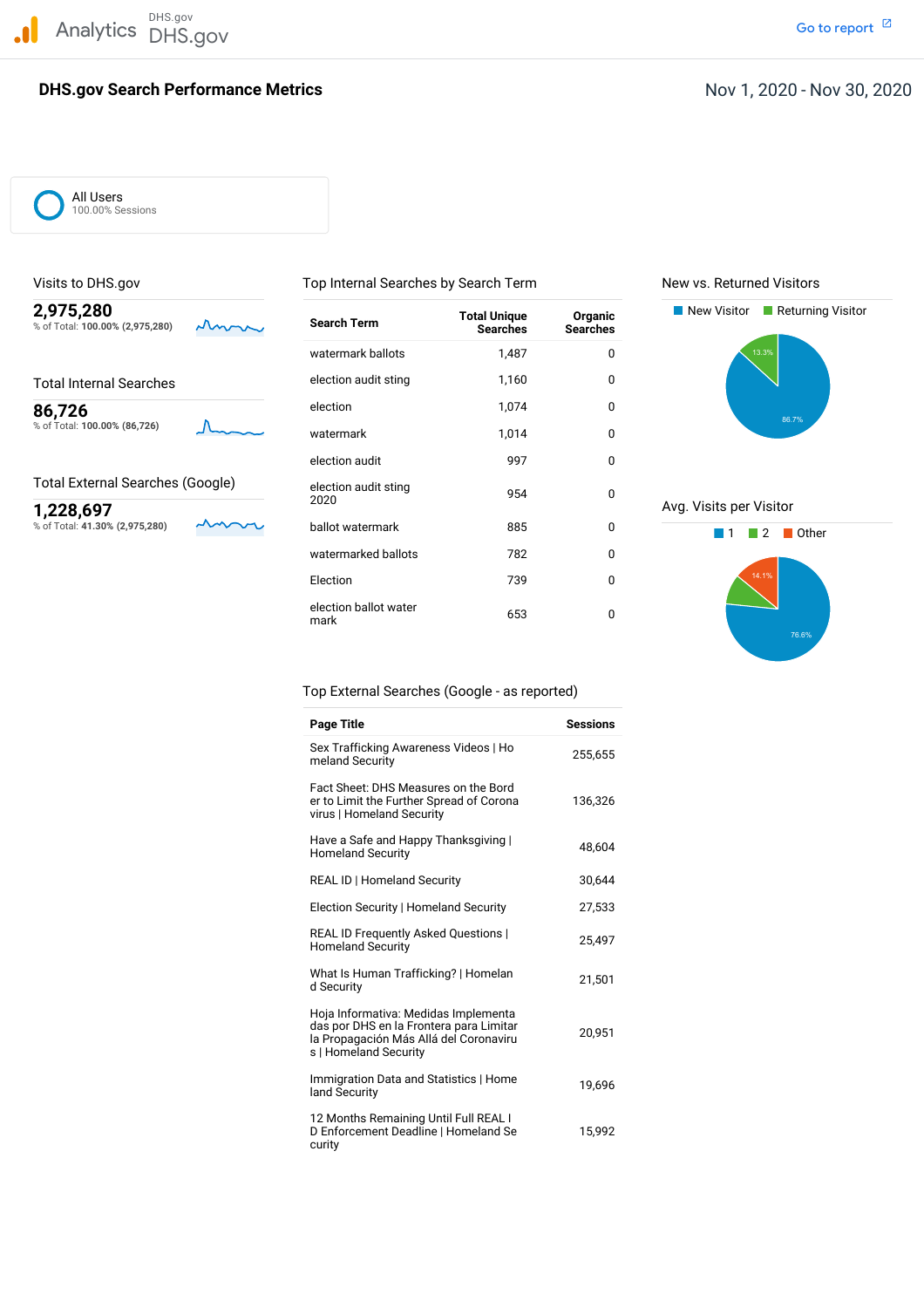# **DHS.gov Customer Satisfaction Survey**

Time Period: 11/01/2020‐ 11/30/2020

# **Overall Customer Satisfaction Score 68.60**

 ▪ Results were too similar / redundant **Returned not enough or no results** ▪ Returned too many results

**Total**

| How would you rate your overall experience today?                         |                  |               | 65.51        |
|---------------------------------------------------------------------------|------------------|---------------|--------------|
| <b>Answer Choices</b>                                                     | <b>Responses</b> | <b>Points</b> | Score        |
| • Outstanding                                                             | 239              | 100           | 23900        |
| • Above Average                                                           | 256              | 75            | 19200        |
| • Average                                                                 | 251              | 50            | 12550        |
| • Below Average                                                           | 59               | 25            | 1475         |
| • Poor                                                                    | 67               | 0             | 0            |
| Total                                                                     | 872              |               | 57125        |
| Were you able to complete the purpose of your visit?                      |                  |               | 58.26        |
| <b>Answer Choices</b>                                                     | <b>Responses</b> | <b>Points</b> | <b>Score</b> |
| • Yes                                                                     | 508              | 100           | 50800        |
| $\cdot$ No                                                                | 364              | 0             | 0            |
| Total                                                                     | 872              |               | 50800        |
| Would you still return to this website if you could get this              |                  |               | 85.78        |
| information or service from another source?                               |                  |               |              |
| <b>Answer Choices</b>                                                     | Responses        | Points        | Score        |
| • Yes                                                                     | 748              | 100           | 74800        |
| $\cdot$ No                                                                | 124              | 0             | 0            |
| <b>Total</b>                                                              | 872              |               | 74800        |
| Will you recommend this website to a friend or colleague?                 |                  |               | 79.13        |
| <b>Answer Choices</b>                                                     | Responses        | Points        | <b>Score</b> |
| • Yes                                                                     | 690              | 100           | 69000        |
| $\cdot$ No                                                                | 182              | 0             | 0            |
| <b>Total</b>                                                              | 872              |               | 69000        |
| Please describe your experience finding your way around                   |                  |               | 61.21        |
| (navigating) DHS.gov today.                                               |                  |               |              |
| NOTE: Excludes "Other" responses                                          |                  |               |              |
| <b>Answer Choices</b>                                                     | Responses        | Points        | Score        |
| • Encountered no difficulties                                             | 497              | 100           | 49700        |
| • Had technical difficulties (e.g. error messages, broken links)          | 25               | 0             | 0            |
| . Links did not take me where I expected                                  | 29               | 0             | 0            |
| . Links / labels are difficult to understand, they are not intuitive      | 44               | 0             | 0            |
| . Navigated to general area but couldn't find the specific content needed | 146              | 0             | 0            |
| . Too many links or navigational choices                                  | 34               | 0             | 0            |
| . Would often feel lost, not know where I was                             | 37               | 0             | 0            |
| <b>Total</b>                                                              | 812              |               | 49700        |
| How was your experience using our site search?                            |                  |               | 53.60        |
| NOTE: Excludes "Did not use search" and "Other" responses                 |                  |               |              |
| <b>Answer Choices</b>                                                     | <b>Responses</b> | <b>Points</b> | Score        |
| · Encountered no difficulties                                             | 231              | 100           | 23100        |
| . I was not sure what words to use in my search                           | 41               | 0             | 0            |
| . Results were not helpful                                                | 66               | 0             | 0            |
| . Results were not relevant to my search terms or needs                   | 44               | 0             | 0            |

0 0 0